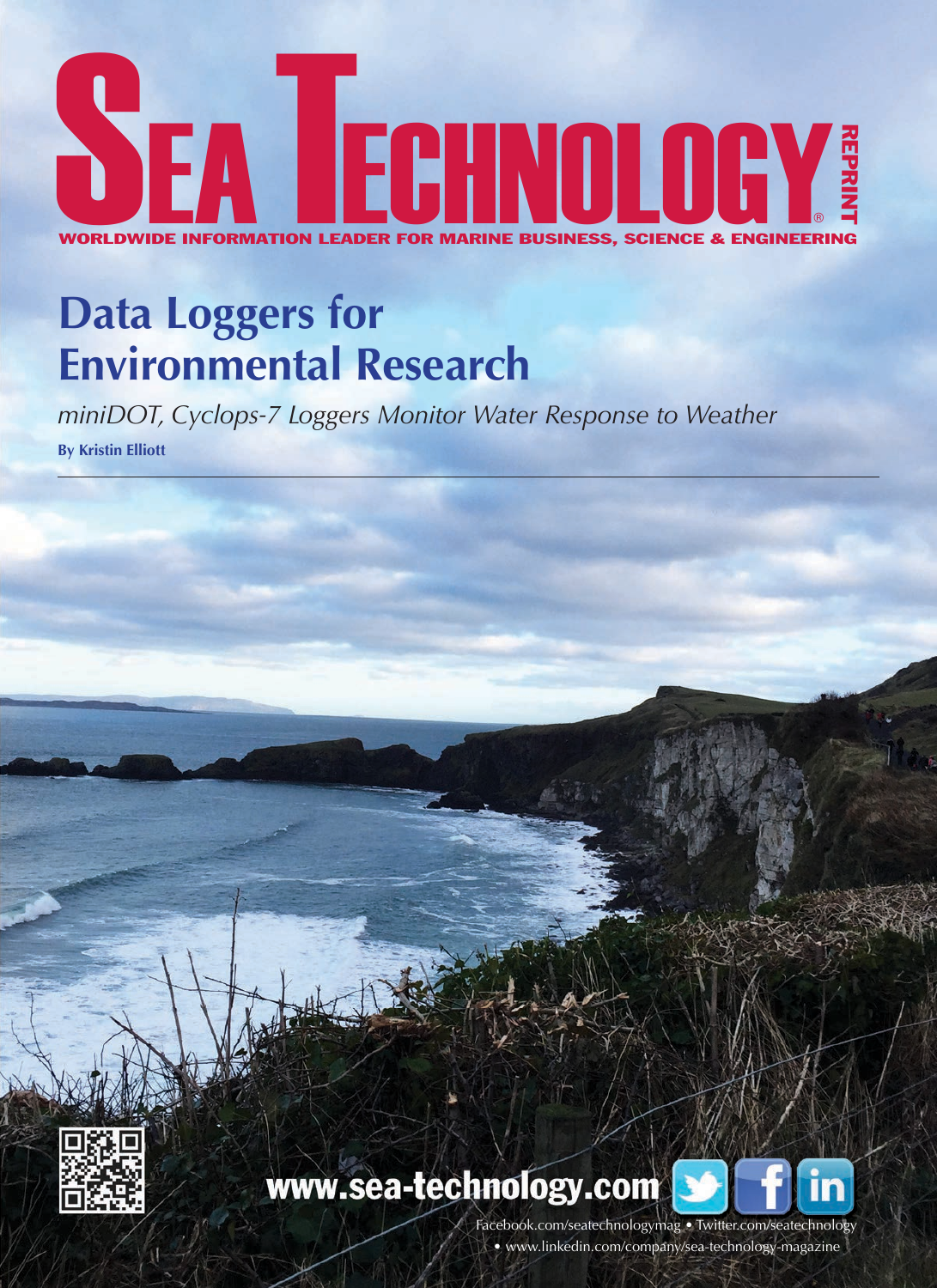## **Data Loggers for Environmental Research**

*miniDOT, Cyclops-7 Loggers Monitor Water Response to Weather*  **By Kristin Elliott**

Shamals are strong, dry winds blowing from the North-<br>Northwest that have a significant impact on surface heat (shortwave, longwave, sensible and latent) and momentum fluxes. Dr. Ayal Anis and Dr. Fahad Al Senafi broadly describe Shamal in a previous paper based on a 40-year study and explain the importance of research in understanding the impact of global climate change: "Effects of global climate change on the relative increase of surface temperatures, droughts, flooding, and intensity of weather events such as monsoons and hurricanes have been increasing steadily. The rise in number of environmental catastrophes due to severe weather events in the last 50 years has further motivated scientists to better understand the impacts of global

climate change on weather systems and phenomena. In the

Arabian/Persian Gulf, a unique weather phenomenon occurs throughout the year and has substantial impact on the society, economy, transportation, and the natural environment; it is known as a Shamal event."

Anis, a physical oceanographer and professor in the department of marine sciences at Texas A&M University, Galveston, and in the department of oceanography at Texas A&M University, College Station, continues to conduct studies to examine Shamal events and their effect on the hydrodynamics and water properties in the northern Arabian Gulf.

Anis's recent research set out to examine the response of the water column to Shamal events. Various meteorological data were collected over two periods—mid-January to mid-April 2013 and mid-October to mid-January 2014—and



*Surface meteorological and hydrographical observations in the northern Arabian Gulf, January to February 2013. Two Shamal events occurred during this period. (A) Surface wind stress, (B) net surface heat flux, (C) light intensity, (D) temperature and (E) dissolved oxygen. (Image Credit: Dr. Ayal Anis)*